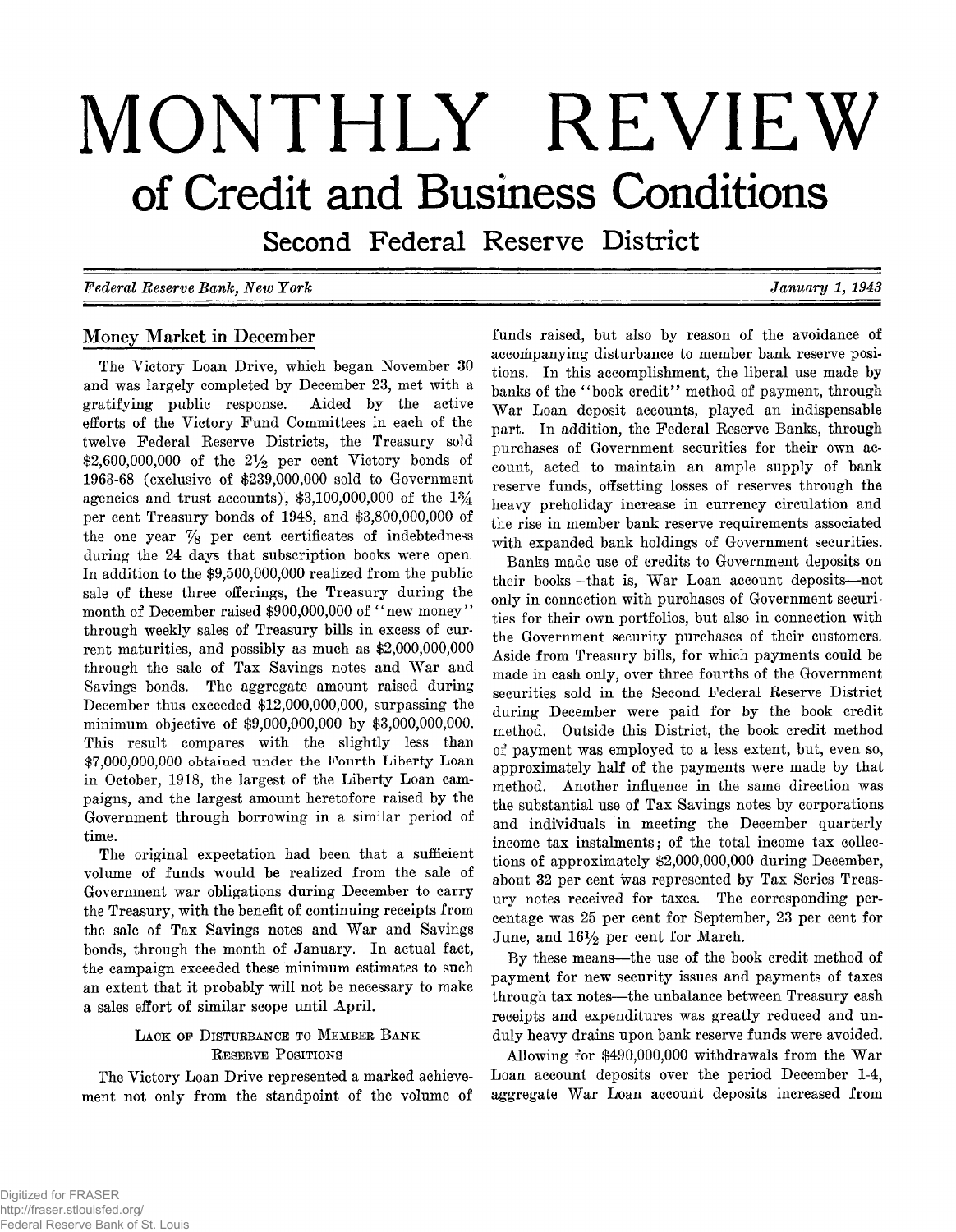**\$1,695,000,000 on November 30 to about \$8,200,000,000** at the end of the month. Aggregate credits to War Loan **accounts during December exceeded \$7,000,000,000, of which \$4,200,000,000 was credited to such accounts of qualified depositaries in the Second Federal Reserve District.**

The use of credits to War Loan deposits in payment **for new Government security issues has been promoted by the designation of many additional special deposita**ries, and by increases in the maximum War Loan deposit **limits of several hundred banks previously qualified. On October 31 there were 3,253 banks throughout the coun**try qualified for the use of War Loan accounts as special **depositaries, with an aggregate deposit limit of \$6,229,000,000; on December 19, as a result of the joint efforts of the Treasury Department and the Federal Reserve Banks, 5,260 banks were qualified and the overall limit was lifted to \$9,355,000,000. In the Second** Federal Reserve District, where War Loan accounts **previously had been more generally employed than in many other sections of the country, the number of qualified institutions was raised from 500 to 656 over this period and the over-all deposit limit was increased from \$3,243,000,000 to \$4,317,000,000.**

The accumulated War Loan account deposits, supple**menting current tax revenues, net proceeds from the weekly sale of discount bills, and receipts from the sale** of War and Savings bonds and Tax Savings notes, will **provide the funds necessary for meeting war and other** expenditures during coming weeks. As the Government makes its heavy day-to-day expenditures, "calls" will be issued against these War Loan account deposits; that **is, the Government will withdraw these funds from the banks. In this way, the flow of funds to the Government from the banks will be roughly matched by Government expenditures which result in a return flow of funds into** the banking system. By gearing calls closely with Gov**ernment expenditures, it will be possible for the large and growing volume of fiscal operations to proceed without undue disturbance to the over-all reserve position of the banks. Individual institutions which gain funds on balance may add to their investment portfolios through purchase of Government securities, through reacquiring Treasury bills previously sold to the Federal Reserve Bank, or through entering tenders on the new Treasury bill offerings. Individual institutions which lose funds on balance have adequate means of adjusting their positions. Central reserve city banks (New York City and Chicago) will probably tend to lose funds, as they hold** a large percentage of total War Loan deposits. They **are well prepared to meet such losses, as, in addition to available excess reserves, they now hold large amounts of Treasury bills which can be sold to the Reserve Banks at a fixed rate of discount (with a repurchase option if they wish) when needs for additional reserves arise, or they can borrow on their short term Government securities at a differential rate. Reporting New York City banks have increased their holdings of Treasury bills by nearly \$1,000,000,000 since the middle** **of October, and now hold close to \$1,900,000,000 of such bills. Banks that are not so provided with Treasury bills, and find themselves losing funds, can replenish their reserves by borrowing from the Reserve Banks against Government securities maturing or callable in one year** or less at the differential rate of  $\frac{1}{2}$  of one per cent.

## **M e m b e r B a n k E x c e s s R eserves**

**Excess reserves of all member banks were maintained at \$2,500,000,000 or more during most of December.** As was to be expected, there was an acceleration of the **outflow of currency into circulation prior to the holidays— the increase in currency circulation between November 25 and December 23 came to \$680,000,000 and over the same period reserve requirements of all member banks rose approximately \$700,000,000. These two forces cutting into member bank excess reserves were largely counterbalanced by an increase in outstand**ing Federal Reserve "float" and by Federal Reserve **Bank purchases of Government securities. Between November 25 and December 23, the Federal Reserve Banks added to their holdings \$403,000,000 in Treasury bonds, \$220,000,000 in certificates of indebtedness, and \$177,000,000 in Treasury bills. Holdings of Treasury notes showed a small decline due to maturities in this category. The aggregate increase in Government security holdings of all classes came to \$784,000,000. Toward the end of the month, excess reserves of all member banks declined, owing to investments of such funds by banks, cash payments for Government securities purchased by their customers, and a post-holiday reduction in the " float" at Reserve Banks.**

**In New York City, excess reserves were maintained within a general range of \$400,000,000— \$600,000,000 during the first three weeks of December, although dropping to a lower level toward the year end. Here an outward movement of funds, associated in part with withdrawals resulting from purchases of Government securities in other sections of the country, constituted a principal influence tending to reduce excess reserves. This factor, together with the outflow of currency into circulation and rising reserve requirements, was compensated for in considerable measure by Reserve Bank purchases of Government securities.**

**Money Rates in New York**

|                                                                                                                                                                                                      |                                                           |                                                                     | Dec. 31, 1941 Nov. 30, 1942 Dec. 29, 1942                            |
|------------------------------------------------------------------------------------------------------------------------------------------------------------------------------------------------------|-----------------------------------------------------------|---------------------------------------------------------------------|----------------------------------------------------------------------|
| Stock Exchange call $\log n$ s<br>Stock Exchange $90 \text{ day loans} \dots \dots$<br>Prime commercial paper—4 to 6 months<br>Bills $-90$ day unindorsed<br>Average yield on taxable Treasury notes | $*_{1}^{1}\frac{1}{\frac{1}{2}}\frac{1}{\frac{1}{2}-5/8}$ | *1 $\frac{1}{3}$<br>$\frac{5}{3}$ - $\frac{3}{4}$<br>$\frac{7}{16}$ | $*1$ $\frac{1}{2}$<br>$\frac{5}{8}$ - $\frac{3}{4}$<br>$\frac{7}{8}$ |
| $(3-5$ years)                                                                                                                                                                                        | 1.02                                                      | 1.28                                                                | 1.40                                                                 |
| Average yield on tax exempt Treasurv<br>bonds (not callable within 12 years).<br>Average vield on taxable Treasury bonds                                                                             | $2.07\,$                                                  | 2.09                                                                | 2.08                                                                 |
| $(not$ callable within 12 years)                                                                                                                                                                     | 2.40                                                      | 2.36                                                                | 2.35                                                                 |
| Average rate on latest Treasury bill sale<br>Reserve Bank discount rates:                                                                                                                            | $0.310+$                                                  | 0.370                                                               | 0.365                                                                |
| On advances to member banks secured<br>by Government obligations callable<br>or maturing in one year or less<br>On other advances to member banks                                                    |                                                           | $\frac{1}{2}$                                                       | $\frac{1}{2}$                                                        |
| secured by Government obligations.<br>and on rediscounts                                                                                                                                             |                                                           |                                                                     |                                                                      |
| Reserve Bank buying rate for 90 day<br>$indorsed bills \ldots \ldots \ldots \ldots$                                                                                                                  | ⅓                                                         | ⅓                                                                   | ⅓                                                                    |

**\* Nominal. t 76 day issue.**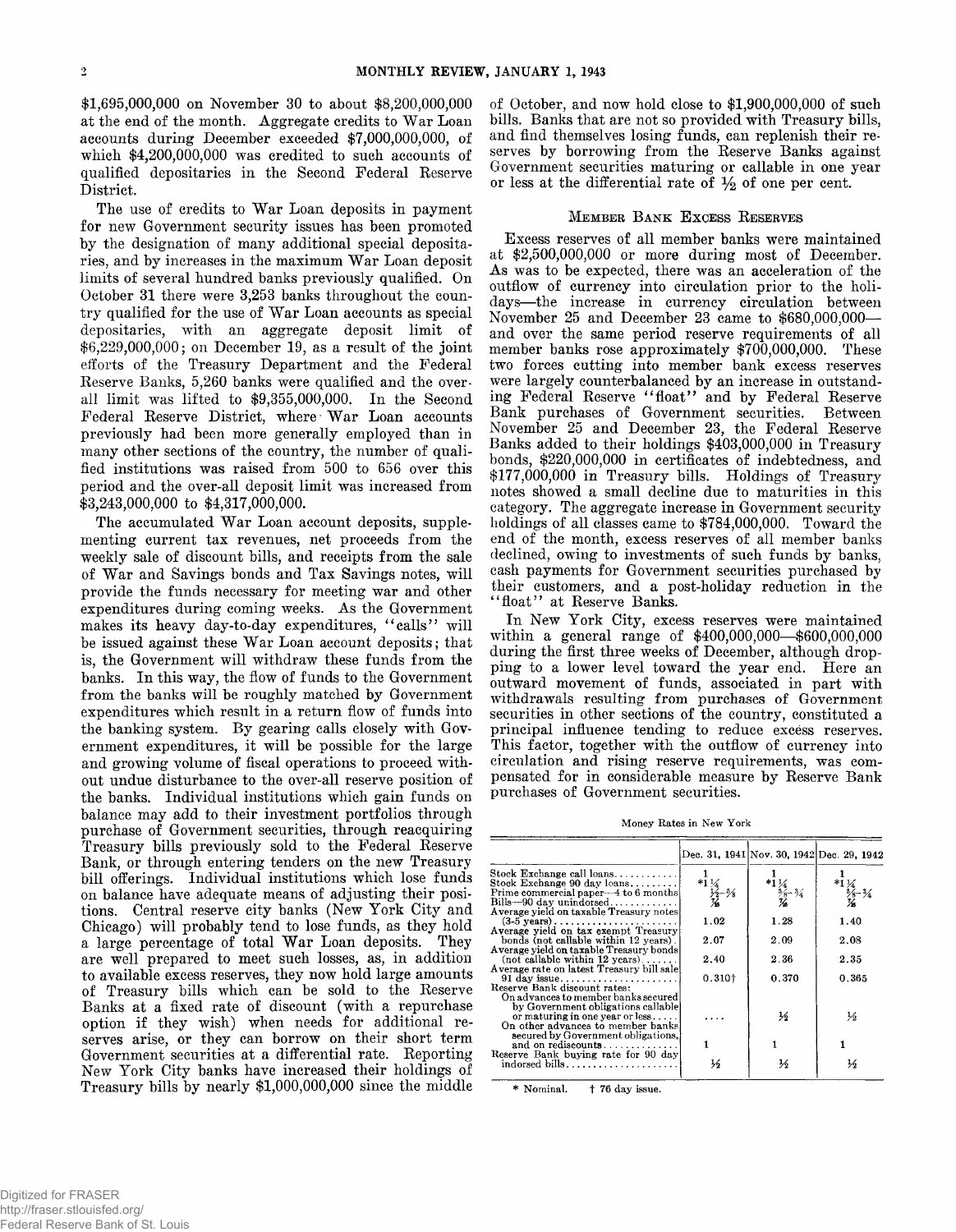**Largely through the Victory Loan Drive, a total of more than \$12,000,000,000 of Government securities was sold during December to provide for the tremendous expenditures being required in the prosecution of the war. The campaign, which represented the largest financing effort ever undertaken by the Government, followed a month during which no major security offerings had been made. Net proceeds from Government borrowing in November amounted to no more than \$2,600,000,000, the smallest total since April.**

**In commenting upon the success of the drive, Secretary of the Treasury Morgenthau stated that he was " deeply gratified by the superb public response to the** financial needs of our country in this war," and he **gave a full measure of credit to the many thousands of volunteer workers drawn from the banking, securities, insurance, and other fields, who acted as salesmen of the Victory Fund organization during the campaign.**

**The table at the bottom of this page summarizes the December war financing and the results of the Victory** Loan Drive. Of the total volume of funds raised, more **than 45 per cent was attributable to subscriptions obtained in the Second Federal Reserve District. On sales to nonbanking investors of each of the three new** offerings—the  $2\frac{1}{2}$  per cent Victory bonds,  $1\frac{3}{4}$  per cent Treasury bonds, and  $\frac{7}{8}$  per cent certificates of indebted**ness— subscriptions entered in the Second District accounted for about 65 per cent of the totals for the country. These high percentages resulted in very considerable part from the heavy subscriptions placed by insurance companies, other large institutional investors, and corporations with headquarters in this District, or**

War Financing **maintaining their principal bank accounts here.** Life **insurance companies alone placed subscriptions of more than \$900,000,000 in the Second District, principally** represented by purchases of the  $2\frac{1}{2}$  per cent Victory bonds of 1963-68. Of even greater significance than the **dollar volume of securities sold, in reflecting the efforts of the Victory Fund organization in this District, was the fact that sales were made to 60,000 subscribers, a far larger number than in any previous Treasury financing operation during the current war period, with the ex**ception of the continuous War Savings bond program.

**Subscription books on the three new offerings were open to investors other than banks, without limitation as to the amounts that might be purchased, over the period November 30— December 23, and the total sales were \$5,280,000,000. The 2 % per cent Victory bonds were not available for purchase by commercial banks.** The  $1\frac{3}{4}$  per cent Treasury bonds of 1948 and  $\frac{7}{8}$  per **cent certificates of indebtedness were opened to subscription by banks for three day periods and sales to banks were limited to an aggregate of \$4,170,000,000.**

**Books were open for bank subscriptions to the 1***%* **per cent Treasury bonds from November 30 to December 2 inclusive, total subscriptions amounting to \$2,360,000,000. Subscriptions of \$100,000 or less (\$346,000,000) were allotted in full, while the remaining subscriptions were allotted on an 85 per cent basis. Allotments in the Second Federal Reserve District (\$651,000,000) amounted to 32 per cent of the total. Payment for these bonds was made on December 11.**

The books on the  $\frac{7}{8}$  per cent certificates of indebted**ness due December 1, 1943 were open for commercial bank subscriptions from the 16th through the 18th of December and payments were made on the 28th. Sub-**

**December War Financing—Results of the Victory Loan Drivef**

|                                                                                                                                                                                                                                              | Sales in the Second Federal<br>Reserve District |                 | Sales in the country as a whole  |                    |
|----------------------------------------------------------------------------------------------------------------------------------------------------------------------------------------------------------------------------------------------|-------------------------------------------------|-----------------|----------------------------------|--------------------|
| $2\frac{1}{2}\%$ Victory bonds, due December 15, 1968 and re-<br>deemable at par on or after December 15, 1963<br>Sales to nonbanking investors (banks <sup>*</sup> are not eligible)<br>to hold these bonds for their own account until De- |                                                 | \$1,665,000,000 |                                  | $$2,600,000,000**$ |
| $1\frac{3}{4}\%$ Treasury bonds, due June 15, 1948<br>Sales to nonbanking investors                                                                                                                                                          | \$650,000,000<br>640,000,000                    | 1,290,000,000   | \$2,060,000,000<br>1,000,000,000 | 3,060,000,000      |
| $\frac{1}{2}\%$ Treasury certificates of indebtedness due December<br>$\overbrace{1,1943\ldots}^{1,1943\ldots}$ and $\overbrace{2,23\ldots}^{1,1943\ldots}$ and $\overbrace{2,23\ldots}^{1,1943\ldots}$                                      | 750,000,000<br>1,060,000,000                    | 1,810,000,000   | 2,110,000,000<br>1,680,000,000   | 3,790,000,000      |
| Tax Savings notes, principally sold to nonbanking in-<br>$\textbf{vestors} \dots \dots \dots \dots \dots \dots \dots \dots \dots \dots \dots \dots \dots \dots$                                                                              |                                                 | 420,000,000     |                                  | 1,100,000,000      |
| War and Savings bonds<br>Sales to nonbanking investors $\dots \dots \dots \dots$                                                                                                                                                             |                                                 | 160,000,000     |                                  | 850,000,000        |
| Treasury bills<br>New offerings in excess of weekly redemptions, prin-                                                                                                                                                                       |                                                 | 520,000,000     |                                  | 900,000,000        |
|                                                                                                                                                                                                                                              |                                                 | \$5,865,000,000 |                                  | \$12,300,000,000   |

**tPartly estimated.**

**\*Commercial banks, defined as banks accepting demand deposits.**

**\*\*Excluding \$239,000,000 taken by Government agencies and trust accounts.**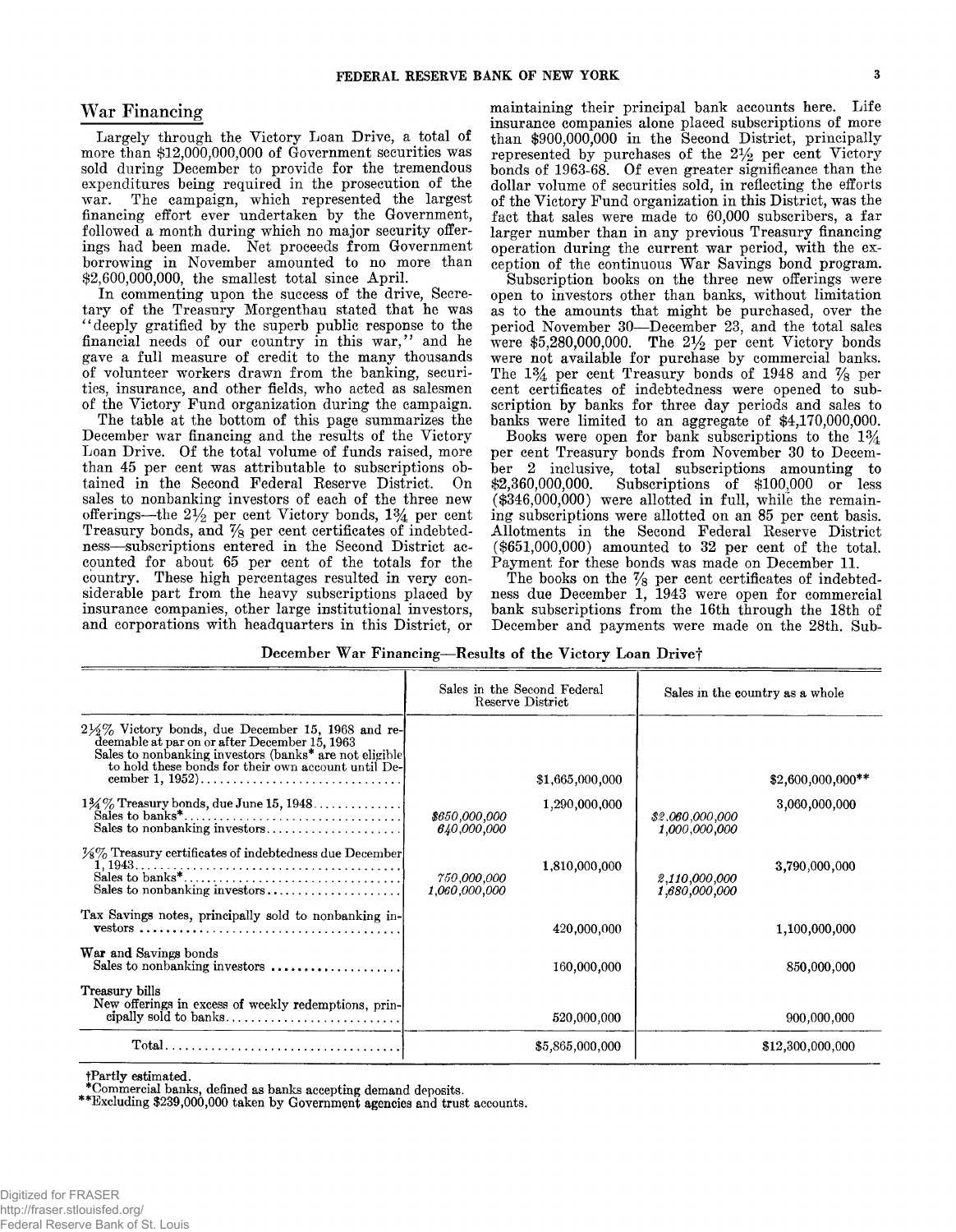**scriptions totaled \$3,496,000,000, of which \$2,114,000,000 were allotted; those up to and including \$100,000, totaling \$270,000,000, were allotted in full and the larger subscriptions on a 57 per cent basis. Allotments in this District (\$748,000,000) constituted 35 per cent of the total.**

**The large sales of the three new offerings during December were not made at the expense of sales of** War bonds, Savings bonds, and Tax Savings notes. **On the contrary, it would appear that receipts from** War and Savings bonds and Tax notes during December **ran substantially ahead of the figures for November.** Receipts from the sale of War and Savings bonds may **be estimated at approximately \$850,000,000 as compared with \$740,000,000 in November. In the Second Federal Reserve District, sales by agencies other than post** offices during December are estimated at \$160,000,000, **as compared with the November figure of \$109,000,000. Both the National and District totals were the third highest reported for any month since these bonds first went on sale. The increase in December was in part accounted for by the vigorous drive conducted by the Victory Fund Committees to encourage the purchase of Series F and G bonds by larger investors and the work of these committees also was reflected to some extent in increased sales of Series E bonds.**

**Near the close of the month it appeared likely that the monthly sale of Tax Savings notes would exceed \$1,000,000,000 for the first time since August, 1941 when these notes were first offered. In the Second Federal Reserve District, sales of Tax notes were in excess of \$400,000,000.**

The Treasury raised \$900,000,000 in "new money" **during December through weekly sales of Treasury bills in excess of current maturities. Sales of the December 2 and 9 issues each amounted to \$500,000,000 against maturities of \$350,000,000; on each of the three subsequent issues, dated December 16, 23, and 30, the amount offered was \$600,000,000 compared with maturities of \$400,000,000.**

# **Member Bank Credit**

**Changes in member bank credit during the five weeks ended December 23 reflected, for the most part, the participation of banks and their customers in the Treas**ury's December financing program. The weekly re**porting member banks in 101 leading cities added \$2,087,000,000 to their Government securities portfolios, of which \$1,074,000,000, or slightly more than half, was taken by New York City banks. Over the five weeks there was a net increase of \$850,000,000 in the outstanding volume of Treasury bills, and \$2,058,000,000 of the new 1***%* **per cent Treasury bonds were allotted** to commercial banks. (As banks were not called upon **to pay for the % per cent certificates of indebtedness allotted to them until December 28, their purchases of this issue were not reflected in the statements of December 23.)**

**W eekly reporting New York City banks added \$560,000,000 to their holdings of Treasury bills and \$434,000,000 of Treasury bonds between November 18 and December 23. In addition these banks purchased**

**\$95,000,000 of certificates of indebtedness and \$10,000,000 of guaranteed obligations, while holdings of Treasury notes dropped \$25,000,000, reflecting the maturity of an issue December 15. Outside New York, member banks in 100 cities took \$196,000,000 of Treasury bills, \$877,000,000 of Treasury bonds, and \$9,000,000 of guaranteed issues. On the other hand, these banks sold \$52,000,000 of certificates of indebtedness and their holdings of Treasury notes were reduced \$17,000,000.**

**In addition to purchasing new issues for their own account during the period, member banks in New York City made a substantial volume of loans to their customers for the purchase of Government securities. The total of loans to brokers and dealers and loans to others for the purpose of carrying securities rose \$623,000,000 in the case of the New York City banks. Other types of loans, for the most part, declined during the five weeks' period. In New York City there was a further contraction of \$87,000,000 in commercial, industrial, and agricultural loans, and outside New York such loans of member banks in 100 cities were reduced \$37,000,000.**

**The Treasury's borrowing program also had a marked effect on the total, and on the composition, of bank deposits. Total deposits of the reporting banks in 101 leading cities rose \$2,725,000,000. U. S. Government deposits alone, however, rose \$3,936,000,000, reflecting the use of the book credit method of payment for Government securities purchased during the month. Purchases for banks' own account paid for by the book credit method increased Government deposits without affecting customers' deposits, while customers' purchases, paid for by this method, resulted in a shift of funds from adjusted demand deposits to U. S. Government deposits. During the period adjusted demand deposits were off \$777,000,000 in the case of the New York City banks and \$417,000,000 in the banks in 100 other cities.**

# **Security Markets**

**The Government security market continued to show only minor price fluctuations during December and the market was again characterized by light trading. The offering of two additional Treasury bond issues and one additional certificate of indebtedness issue, under the Victory Loan Drive, resulted in some portfolio readjustments on the part of investors. In some instances, partially tax exempt Treasury bonds were offered by holders shifting to taxable issues, and some investors reduced holdings of outstanding certificates of indebtedness in order to acquire larger amounts of the new certificate issue. Toward the close of the month, all of the three new issues were quoted slightly above par.**

**From the year's high in November, municipal bond prices showed a downward reaction during December;** the average yield computed by Standard and Poor's **Corporation advanced 0.08 to 2.28 per cent between November 25 and December 23 to reach the highest** point since August. Among the Standard and Poor's **indexes of domestic corporate bond prices, small gains were reported in the average quotations for industrials, rails, and utilities.**

The general rise in stock prices which began last May **was continued in December and by the end of the month**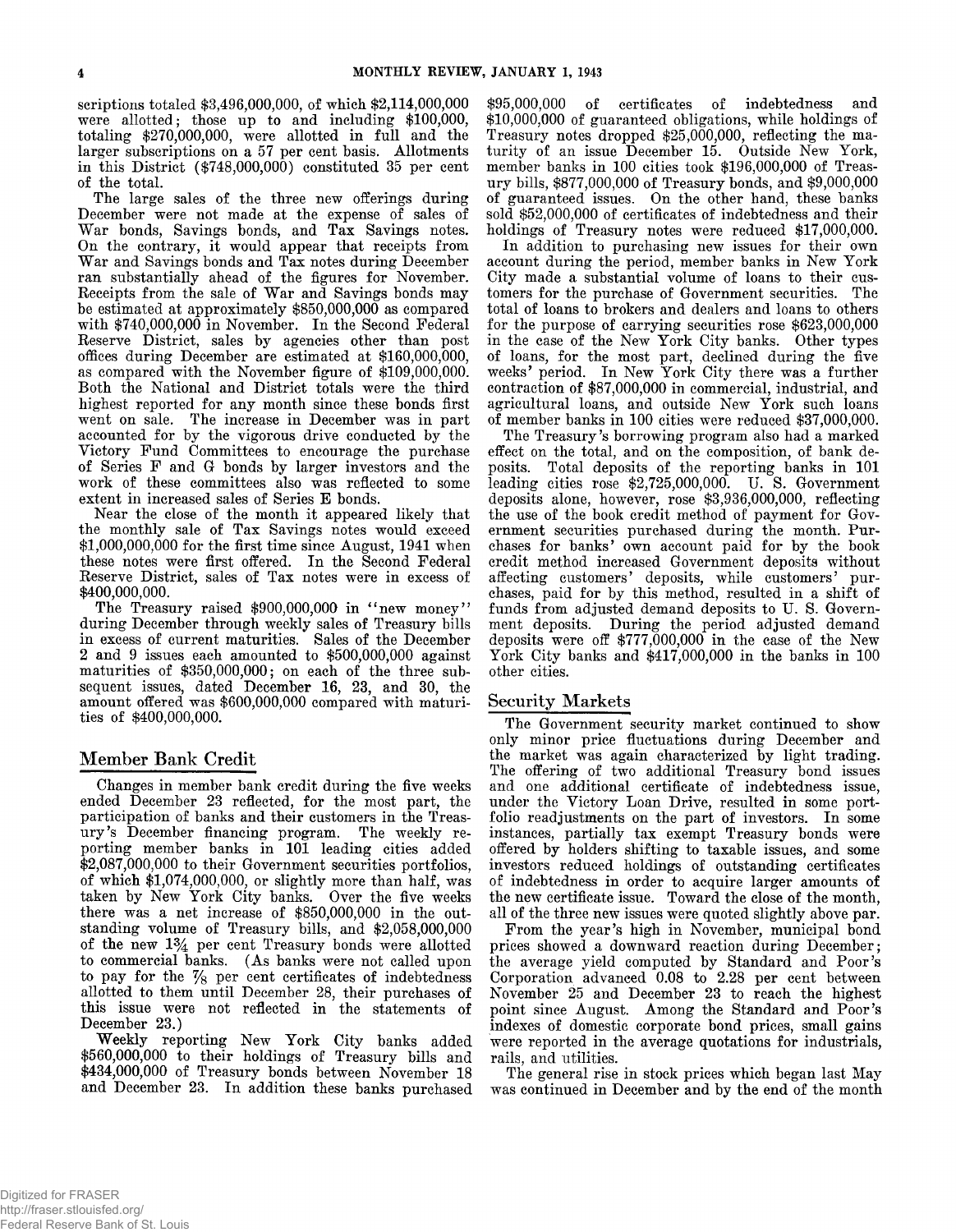**about 75 per cent of the decline which occurred between September, 1941 and April, 1942 had been recovered,** according to Standard and Poor's index of 90 stocks. **Accompanying the highest daily rate of turnover in a year, stock prices advanced about 5 per cent to reach a new high since October, 1941. The December rise was largely concentrated among the industrial shares. Owing in part to changes in this year's tax law, tax selling appears to have been less of a market factor than formerly.**

# **Expansion in Demand Deposits, 1938-1942**

**Over the past five years the volume of adjusted demand deposits of the weekly reporting member banks in 101 leading cities has risen by \$14,100,000,000, to a total of \$28,500,000,000 on December 23, 1942. This latter figure represents a major portion of the total of bank deposits belonging to the public against which checks may be drawn in making payments. During these years there have been important changes in the factors causing the expansion of deposits and an acceleration in the over-all rate of increase. W hile the inflow of gold from abroad was the chief factor in increasing deposits during 1938-40, more recently the expansion in bank holdings of U. S. Government securities has played the dominant role. Over the entire period the volume of currency in circulation has grown from \$6,600,000,000 at the end of 1937 to \$15,300,000,000 toward the end of 1942. To this extent the increase in demand deposits alone failed to reflect the full upward movement in the money supplies.**

**The geographical distribution of deposits has undergone a significant change during these years. Although adjusted demand deposits of the weekly reporting member banks in New York City rose faster than in the 100 other cities during the first three years, since 1941, as a result of a strong tendency for funds to flow from the metropolitan area, where much of the borrowing has taken place, to other parts of the country, where the bulk of war expenditures have been made, the increase in deposits in New York City has been relatively much smaller than for banks elsewhere.**

**During the three years 1938 through 1940, adjusted demand deposits in the 101 cities (including New York C ity), rose \$7,900,000,000 — \$1,600,000,000 in 1938, \$2,600,000,000 in 1939, and \$3,700,000,000 in 1940. A n increase of \$4,100,000,000 in loans and investments contributed to this increase, but the principal factor of gain was the tremendous inflow of gold which occurred during those years. A total of \$9,200,000,000 was added to the United States gold stock between 1938 and 1940, including the sum of \$4,300,000,000 in the year 1940 alone. However, the full effect of these factors in increasing demand deposits was offset to a certain extent by a rise of \$2,200,000,000 in the volume of money in circulation. During this period deposits of the reporting member banks in New York City rose \$4,700,000,000, while in the 100 other cities the increase amounted to \$3,200,000,000.**

**In 1941 there was a marked change in the pattern. Although adjusted demand deposits increased in the 100 cities by about the same amount as in the preceding**



**year, in New York there was actually a small net decline for the year as a whole. Adjusted demand deposits of member banks in the 101 cities rose only \$1,400,000,000, or less than half as much as in the preceding year. In 1941 the principal factor contributing to the expansion in deposits was a \$4,600,000,000 increase in total loans and investments, of which slightly more than half represented purchases of U. S. Government securities. As the inflow of gold came to a virtual halt during the first part of 1941, and only a little over \$700,000,000 was added to the gold stock during the entire year, this factor became relatively unimportant as a source of new deposits. On the other hand, during 1941 two factors tending to hold down the rise in deposits of member banks in the 101 cities became increasingly important. The first of these was an increase of \$2,400,000,000 in the volume of money in circulation, which was about double the increase of the previous year. The other factor was a sharp rise in the volume of deposits outside the 101 cities.** As an indication of the flow of funds from banks in the **weekly reporting group to other banks, adjusted demand deposits of member banks outside the 101 cities rose \$2,000,000,000 during 1941, compared with the \$1,400,- 000,000 increase for the member banks in the 101 cities.**

**The expansion in adjusted demand deposits in 1942, which amounted to \$4,800,000,000 in the 101 cities, was associated primarily with increased bank holdings of U. S. Government securities. The weekly reporting banks added approximately \$11,500,000,000 to their holdings during the year. Another factor which contributed to this expansion was \$3,400,000,000 net purchases of Government securities by the Federal Reserve Banks. Part of these gains, however, was offset by a decline of \$1,100,000,000 in loans and investments other than Government securities, an increase of \$4,200,000,000 in money in circulation, and a further increase in deposits of banks outside the 101 cities. W ithin the 101 cities, the difference between the movement of deposits in New York and in the 100 other cities was again pronounced. Adjusted demand deposits of the New York City banks rose only \$800,000,000 during the year, while deposits of the reporting member banks outside New York rose \$4,000,000,000.**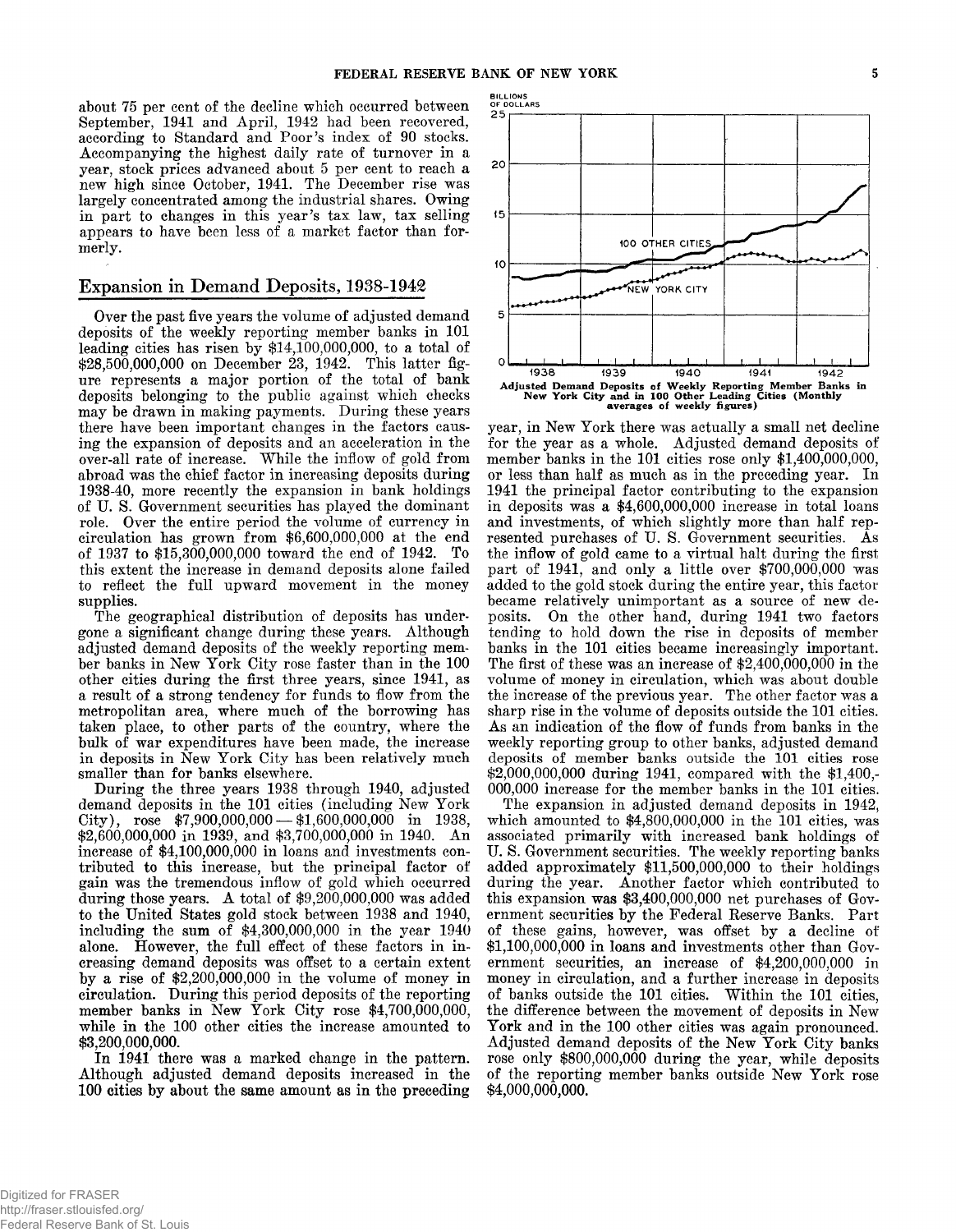**In the past there has been a notable lack of uniformity in the practices followed by commercial banks with respect to reports of their earnings to their shareholders.** Many banks have not published earnings reports and **those that have published such reports have followed widely different practices with respect to the treatment of various earnings, expense, and profit and loss items.**

**During the past month circulars have been issued both by the Committee of Bank Management and Research of the New York State Bankers Association and by the Bank Management Commission of the American Bankers Association, which contain suggested forms for condensed reports of bank earnings for shareholders and others. The forms suggested in the two publications** The proposed reports are, of course, **much less detailed than the earnings and dividends reports which are required by Federal supervisory agencies, and differ substantially from those reports in their treatment of certain items. Nevertheless, the work done by the State and National bankers' organizations in this field constitutes an important step toward more uniform and more enlightening reports on bank earnings.**

## **Circulation of Federal Reserve Bank Notes**

**The Board of Governors of the Federal Reserve System, on December 12, issued the following statement for publication on December 13:**

**A s a part of the program of the Government to conserve both labor and materials during the war period, the Board of Governors, after consultation with the Treasury Department, has authorized the Federal Reserve Banks to utilize at this time the existing stock of currency printed in the early Thirties known as " Federal Reserve Bank notes" .**

**The stock of these notes, which is in \$5, \$10, \$20, \$50, and \$100 denominations, amounts to approxi**mately \$660,000,000. By making available for use, **as needed, this stock of unissued paper currency, which is identical with Federal Reserve Bank notes now in circulation, it is estimated that more than \$300,000 will be saved in the cost of printing new currency. In terms of labor and materials, there would be a saving of 225,000 man hours in printing alone, and of 45 tons of paper in addition to a substantial saving of nylon and ink.**

**Some use was made of Federal Reserve Bank notes in 1933, and the amount in circulation reached a maximum somewhat in excess of \$200,000,000 at the end of that year. Subsequently, their circulation was gradually** reduced, dropping below \$100,000,000 early in 1935. At **that time all of the Federal Reserve Banks paid to the Treasury sums corresponding to the amounts of such notes still in circulation, and subsequently the Federal Reserve Bank notes outstanding have been shown in the public debt statements as a liability of the Federal Government. The outstanding volume of the notes continued to contract, to less than \$20,000,000 at the end of November, 1942; those outstanding were retired from circulation as they reached Federal Reserve Banks and corresponding charges were made against the Treasury's account.**

**Bank Earnings Reports State of the State of The notes now being put into circulation represent the remaining stock of Federal Reserve Bank notes which has been lying idle for several years. The same procedure is now being followed as in 1935— the Federal Reserve Banks are making payments to the Treasury for the redemption of Federal Reserve Bank notes put into circulation, and the amount outstanding is included in** published reports of "Treasury currency" outstanding, **rather than as a liability of the Federal Reserve Banks.** As the notes now being issued become worn out and unfit **for further circulation, they will be redeemed by the Treasury, and so will tend gradually to disappear from circulation again.**

# **Production and Trade**

**The magnitude of the war production effort during 1942 is revealed by the estimates recently released by** the Office of War Information which indicated that **49.000 planes, 32,000 tanks and self-propelled artillery, 17.000 anti-aircraft guns, and 8,200,000 deadweight tons of merchant shipping were produced during the year. Expenditures for munitions and war construction for the year amounted to some \$47,000,000,000, while the number of persons engaged in war work rose from 7,000,000 to 17,500,000. The major task of converting industry from a peace to a war basis proceeded rapidly and was largely completed by the autumn of the year.**

**More than 86,200,000 tons of steel ingots and castings were produced in 1942, according to the estimates of the American Iron and Steel Institute. This figure exceeded that of the previous peak year, 1941, by 3,400,000 tons, and, by the middle of 1943, it is expected that the steel industry will have facilities capable of producing at the rate of 96,000,000 tons annually. Shipments of iron ore over the Great Lakes during 1942 totaled over 92,000,000 tons, an amount greater than in any previous season.**

**Business activity in December, according to early indications, held close to the advanced level reached in No-**

|                                                                                                          | 1941              | 1942              |                                |                      |
|----------------------------------------------------------------------------------------------------------|-------------------|-------------------|--------------------------------|----------------------|
|                                                                                                          | Nov.              | Sept.             | Oct.                           | Nov.                 |
| Indexes of Production and Trade*<br>$(100 =$ estimated long term trend)<br>Index of Production and Trade | 113               | 120               | 122p                           | 123p                 |
| Production                                                                                               | 117               | 129               | 131 v                          | $133\nu$             |
| $Producers' goods—total$<br>Producers' durable goods<br>$Producers' nondurable goods. \ldots$ .          | 130<br>139<br>120 | 163<br>195<br>126 | 168p<br>202p<br>128p           | 169p<br>205p<br>129p |
| $Consumers'$ goods—total<br>Consumers' durable goods<br>Consumers' nondurable goods                      | 103<br>87<br>108  | 87<br>36<br>103   | 86n<br>37 <sub>p</sub><br>103p | 88p<br>39p<br>105p   |
| Durable goods—total<br>Nondurable goods—total                                                            | 123<br>113        | 148<br>113        | 154p<br>113p                   | 156p<br>115p         |
| Primary distribution<br>Distribution to consumer<br>Miscellaneous services                               | 118<br>101<br>107 | 137<br>89<br>128  | 140p<br>91p<br>129p            | 139p<br>91p<br>131p  |
| Cost of Living, Bureau of Labor Statistics<br>$(100 = 1935-39$ average)                                  | 110               | 118               | 119                            | 120                  |
| Wage Rates<br>$(100 = 1926 \text{ average})$                                                             | 128               | 142               | 143v                           |                      |
| Velocity of Demand Deposits*<br>$(100 = 1935 - 39$ average)<br>New York City<br>Outside New York City    | 70<br>95          | 69<br>85          | 60<br>81                       | 62<br>82             |

**p Preliminary. \* Adjusted for seasonal variation.**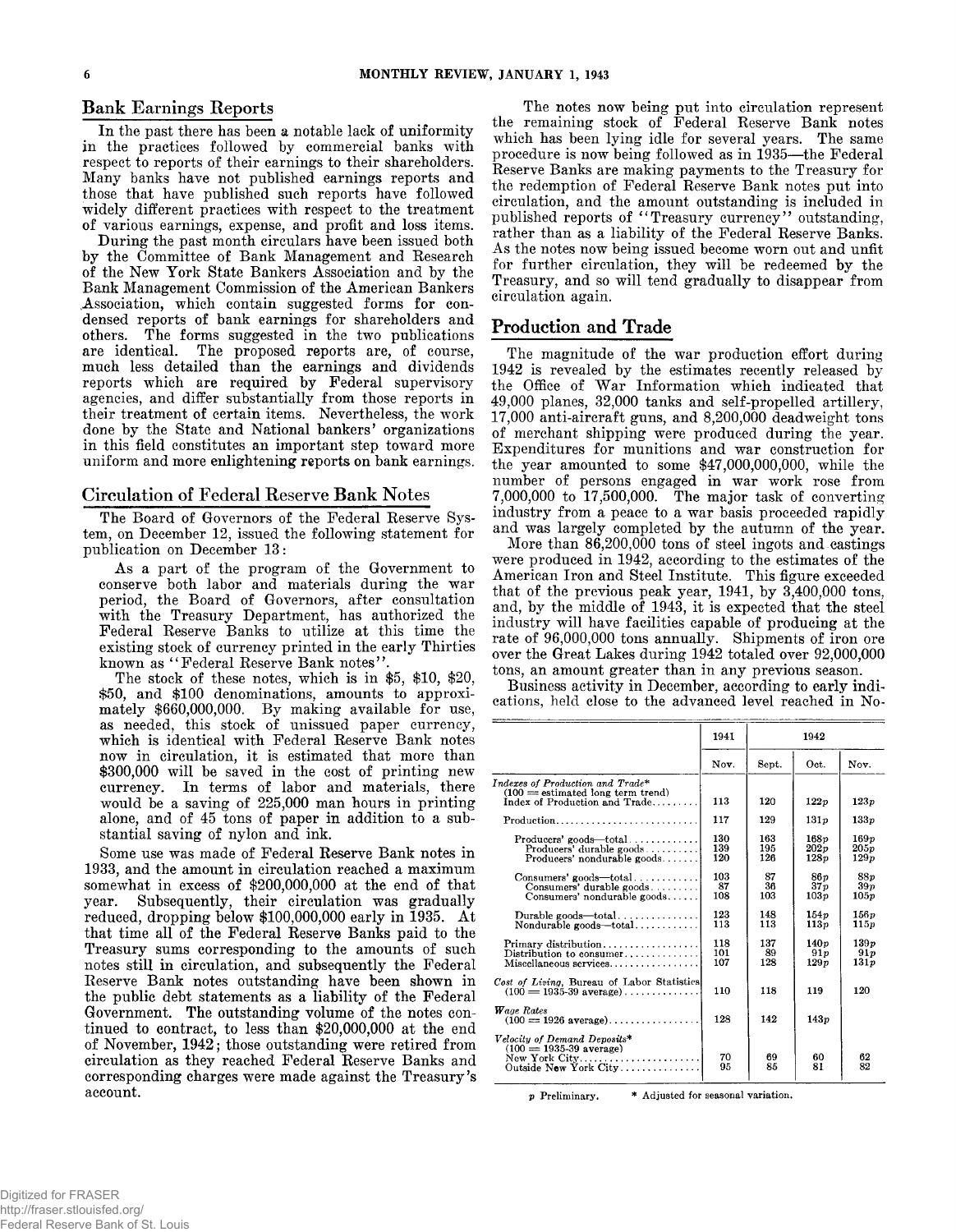**vember. Steel mill operations averaged approximately 9 8 per cent of capacity throughout the month, a rate comparable with that of the last half of November. Electric power production, which generally reaches its yearly peak in December, seems to have shown a more than seasonal increase over November. Production of crude petroleum continued at approximately the same rate as during the four preceding months. The daily output of the bituminous coal mines during the first three weeks of the month was somewhat below the November average; loadings of railway freight continued to show a slight decline of a seasonal character.**

## PRODUCTION AND TRADE IN NOVEMBER

**During November the seasonally adjusted index of production and trade computed at this bank increased one point further to a record level of 123 per cent of estimated long term trend. In the year following our entry into the war, the index rose 10 points. Industrial production was still on the upgrade in November, while retail trade and primary distribution remained at approximately the same levels as in October, after adjustment for seasonal variations.**

**Although productive activity was at a new high level in November, the increase in the output of producers' durable goods— the classification which includes many important types of war material— was not quite so pronounced as in recent months, owing in part to the fact that steel production was down slightly from the October peak because of the shutdown of some furnaces for repairs. Output of producers' nondurable goods and of consumer goods was slightly higher in November than in October.**

**In retail trade, department store sales increased more than seasonally between October and November, reflecting early Christmas shopping, while sales by variety** chain store systems rose about as usual. Mail order **house and grocery chain store sales, which show no definite seasonal tendency at that time of the year, were slightly lower in November than in October.**

# **Cost of Living**

**Between October 15 and November 15 the cost of living of wage earners and lower salaried workers rose 0.7 per cent further to the highest level since June, 1930, according to the Bureau of Labor Statistics index. This increase reflected primarily advances in prices of foods, especially of those not under control, and also of several items on which ceiling adjustments were permitted. Between mid-October and mid-November retail food prices as a whole showed an increase of 1.2 per cent, reaching the highest level since January, 1930. The average price of foods not under direct control, chiefly fresh fruits, vegetables, and fish, showed an advance of 6.6 per cent over October.**

**Eetail food prices fluctuate more widely than most other elements in the cost of living and hence the overall cost of living index tends to move less rapidly than the food index. Both indexes have been rising steadily since early in 1941; in November the cost of living was nearly 9 per cent above the year earlier level, while food prices were 16 per cent higher.**



**Increases that have occurred in food prices since the outbreak of war are due to a number of factors. Among them are the exceptions made in favor of farm prices in the establishment of ceiling regulations, the increasing amounts bought for our armed forces and our Allies, expanding civilian purchasing power at home, as well as manpower and distribution difficulties. Wholesale prices of farm products have risen nearly 25 per cent since November of last year.**

Secretary of Agriculture Wickard, recently appointed as Wartime Food Administrator with wide control over **the production and distribution of farm and food products, has established minimum 1943 agricultural goals which, for a number of foods, are substantially higher than even the record volumes produced this year. It is estimated that in 1943 our military forces and the other Allied nations will require about 25 per cent of our food** output. The War Production Board announced that be**tween 50 and 55 per cent of our 1943 pack of canned fruits and vegetables must be set aside to fulfill these requirements.**

**The Office of Price Administration announced on December 27 that it had been directed by the Department of Agriculture to undertake the rationing of virtually all commercially processed vegetables and fruits canned, bottled, and frozen vegetables, fruits, juices, dried fruits, and all soups. The list includes more than 200 commodities and it is estimated that approximately three quarters of the average amount available in 1937- 1941 will be allocated to civilians in 1943. Rationing of these commodities will be administered through a new point system which is expected to be inaugurated some time in February.**

# **Employment and Payrolls**

**Largely as the result of continued hiring by war plants, factory employment in New York State rose 1 per cent further during November, and payrolls increased 2 per cent, according to the New York State** Department of Labor. Working forces in shipyards and **in plants producing tanks, planes, and firearms continued to expand. In many civilian lines, however, employment decreased between October and November;**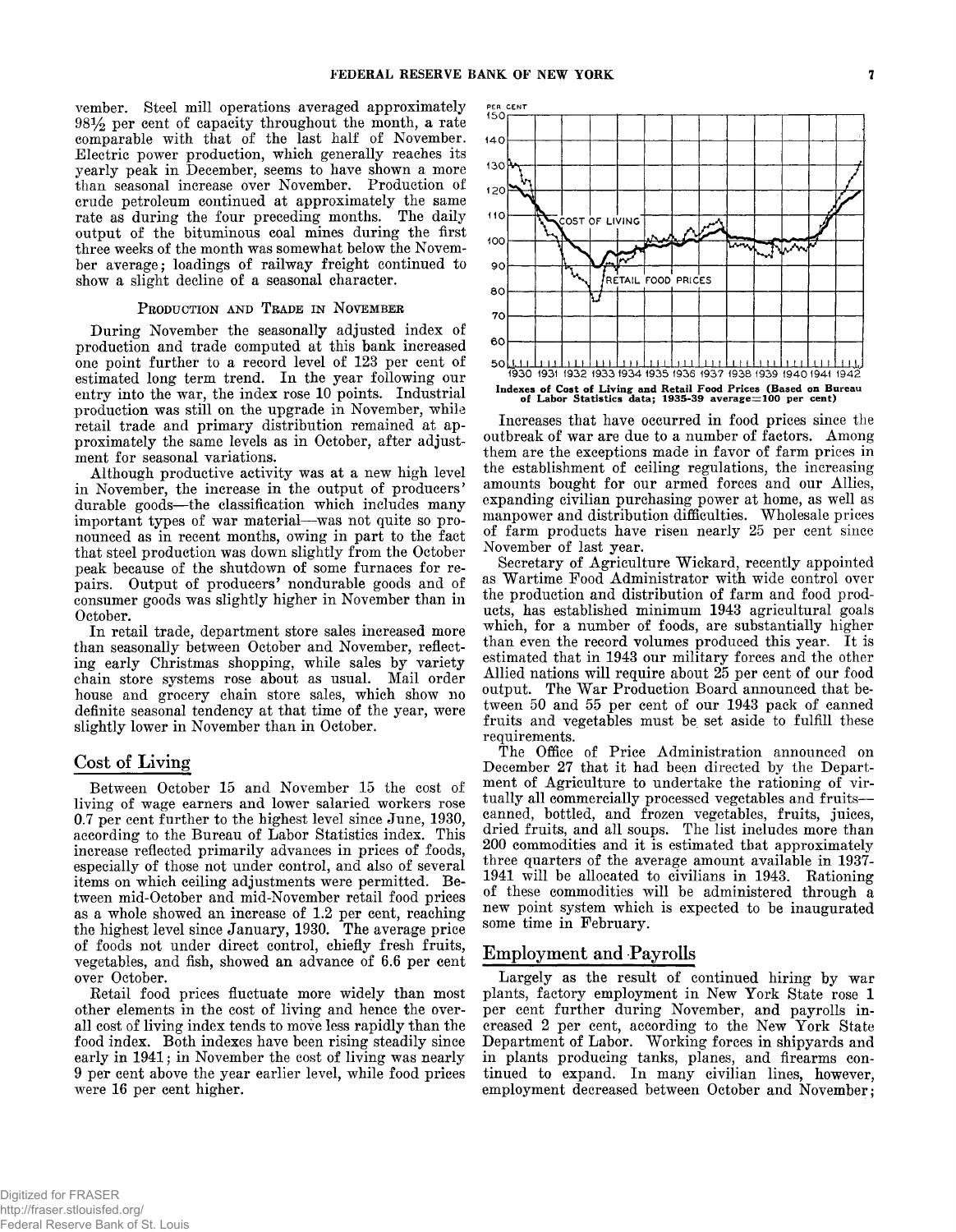**in the manufacture of clothing and food products there were seasonal layoffs of employees, and furniture plants curtailed operations, partly because of Government restrictions. Compared with November, 1941, employment was 9 per cent greater and payrolls were 35 per cent larger.**

**In New York City, the seasonal layoffs in the apparel industry offset employment gains in other lines, and there was little net change in factory working forces during the month. In the rest of the State, gains in war plants were chiefly responsible for an employment in**crease of  $1\frac{1}{2}$  per cent in November. In the year-to-year **comparisons, New York City factory employment was 7 per cent above the November, 1941 level, and Upstate the gain was 10 per cent.**

**The total number of civilians at work in the United States rose 400,000 during November to 52,800,000, according to estimates of the Bureau of the Census. The number of male workers in November was approximately the same as in November, 1941, while the number of women at work was 2,800,000 greater than a year previous. The number of unemployed was estimated at 1,700,000, about the same as in the preceding two months.**

**In order to promote the most effective mobilization and utilization of the nation's manpower, the President on December 5 issued an Executive Order transferring** the Selective Service System to the War Manpower Commission. The order also gave Paul V. McNutt, chair**man of the Commission, authority over all hiring and recruitment of workers in any designated plant, occupation, or area, and the power to order that no employer retain in his employ any worker whose services are more urgently needed elsewhere.**

# **Department Store Trade**

**During the year 1942, the dollar volume of department store sales in the Second Federal Reserve District continued the expansion which began in 1940. Comparative sales increases, 1939-42, for six of the largest cities within the District, are shown on the accompanying diagram. In general, the most substantial gains in retail trade have occurred in cities where, as in Bridgeport and Buffalo, rapidly expanding war plants have**



**exercised a dominating influence on local business conditions. In comparison with sales increases of 50 per cent or more in such cities over the three years, the growth in department store sales in New York City amounted to approximately 21 per cent. Sales records have, of course, been strongly influenced by advancing retail price levels; it is estimated that prices of the types of goods handled by department stores have risen, on the average, 20-25 per cent during the three years. It appears doubtful that the physical volume of goods sold by department stores in New York City during 1942 was on the whole any larger than it was in 1939.**

During December department store sales in this Dis**trict exceeded the figures for December, 1941 and closely approximated December, 1929. However, as a result of an apparently considerable amount of Christmas shopping during November, the rise in department store sales between November and December was estimated to have been somewhat smaller than in many other years.**

**Retail stocks of merchandise on hand in the reporting department stores in this District at the end of November were only 13 per cent higher than those on hand November 30, 1941, and this bank's seasonally adjusted index of department store stocks declined further to 134 per cent of the 1923-25 average. Returns from a limited number of department stores in this District indicate that at the end of November outstanding orders for merchandise purchased by the stores, but not yet delivered, were 10 per cent higher than in November, 1941, but were about 12 per cent lower than in October, 1942.**

|                                                                                                                                                                                                                                                                                         | Percentage changes from a year earlier                                                                                                                                                                        |                                                                                                                                        |                                                                                                                         |  |
|-----------------------------------------------------------------------------------------------------------------------------------------------------------------------------------------------------------------------------------------------------------------------------------------|---------------------------------------------------------------------------------------------------------------------------------------------------------------------------------------------------------------|----------------------------------------------------------------------------------------------------------------------------------------|-------------------------------------------------------------------------------------------------------------------------|--|
| Department Stores                                                                                                                                                                                                                                                                       | Net Sales                                                                                                                                                                                                     |                                                                                                                                        | Stock on                                                                                                                |  |
|                                                                                                                                                                                                                                                                                         | November,<br>1942                                                                                                                                                                                             | Jan. through<br>Nov., 1942                                                                                                             | hand.<br>Nov. 30.<br>1942                                                                                               |  |
| $New York City \ldots \ldots \ldots \ldots \ldots \ldots$<br>Northern New Jersey<br>Mohawk River Valley<br>Northern New York State<br>Southern New York State<br>Elmira<br>Western New York State<br>Buffalo<br>Niagara Falls<br>$Roebester. \ldots \ldots \ldots \ldots \ldots \ldots$ | $\begin{array}{c} + & 6 \\ + & 2 \\ + & 4 \end{array}$<br>$+12$<br>$+11$<br>$+$ 3<br>$+$ 3<br>$-$ 2<br>$-10$<br>$+12$<br>$+16$<br>$+10$<br>$+4$<br>$+12$<br>$+11$<br>$+8$<br>$+19$<br>$+25$<br>$+36$<br>$+10$ | $+ + +$<br>++ $+$<br>++ $+$<br>++ $+$<br>+ $ -$<br>$+12$<br>$+24$<br>$+8$<br>— 3<br>$+8.7$<br>$+12$<br>$+13$<br>$+15$<br>$+36$<br>$+9$ | $+16$<br>$+12$<br>$+13$<br>$\frac{1}{1}$ $\frac{3}{5}$<br>$\substack{+8 \ +28 \ +2}$<br>$+13$<br>$+79$<br>$+69$<br>$+5$ |  |
| All department stores                                                                                                                                                                                                                                                                   | $+7$                                                                                                                                                                                                          | $+7$                                                                                                                                   | $+13$                                                                                                                   |  |
| Apparel stores                                                                                                                                                                                                                                                                          | $+8$                                                                                                                                                                                                          | $+7$                                                                                                                                   | $+7$                                                                                                                    |  |

**Indexes of Department Store Sales and Stocks, Second Federal Reserve District (1923-25 average = 100)**

|                                                        | 1941 | 1942  |      |      |
|--------------------------------------------------------|------|-------|------|------|
|                                                        | Nov. | Sept. | Oct. | Nov. |
| Sales (average daily), unadjusted                      | 130  | 120   | 130  | 144  |
| Sales (average daily), seasonally adjusted             | 109  | 112   | 115  | 121  |
| Stocks, unadjusted                                     | 132  | 161   | 158  | 151  |
| Stocks, seasonally adjusted $r_1, \ldots, r_l, \ldots$ | 115  | 156   | 145  | 134  |

**r Revised**